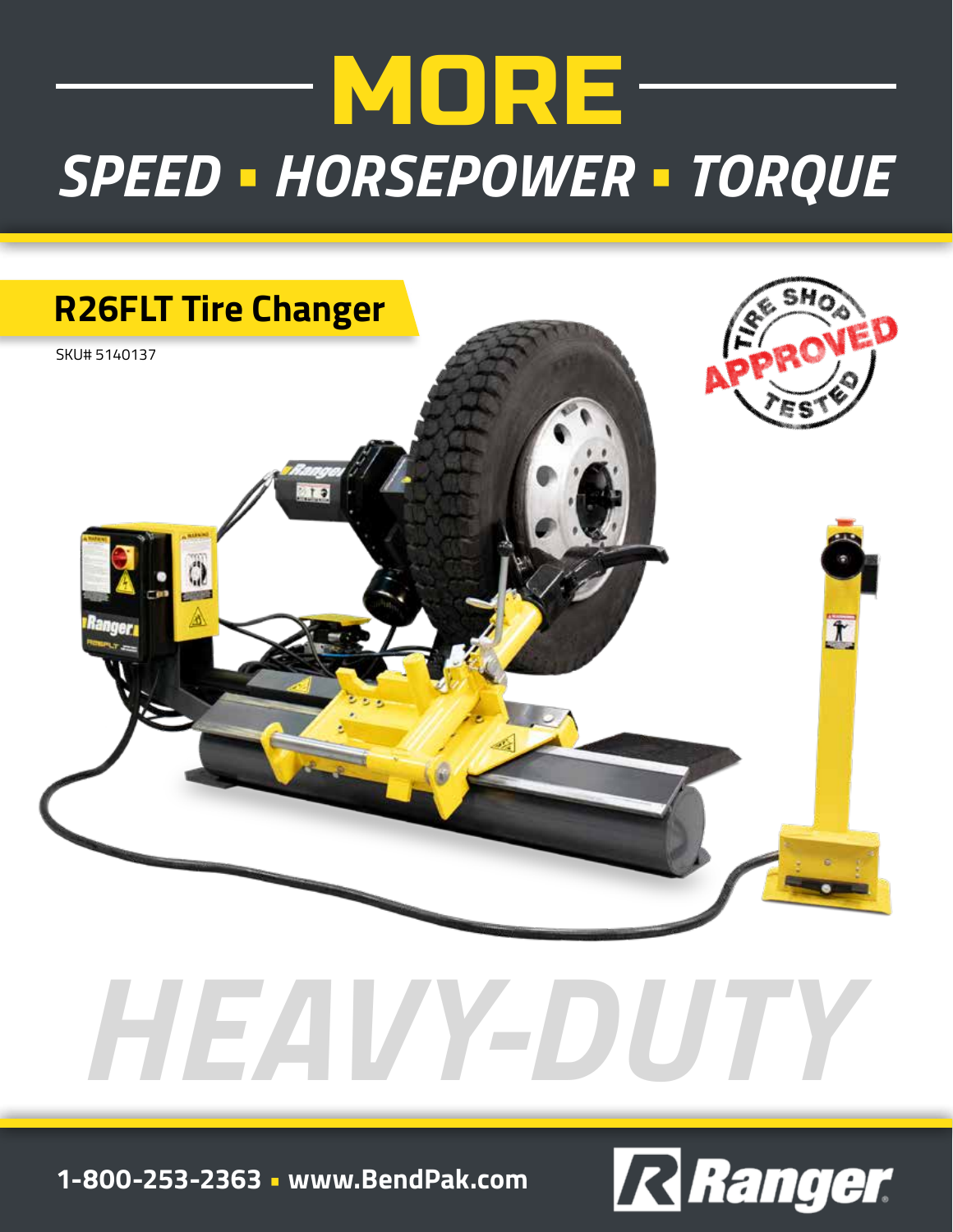#### **Handles truck, bus and commercial van tires with ease**

The Ranger R26FLT is an incredibly fast and efficient large tire changer. Swap out tubeless truck, agricultural and off-road tires from 14" to 26" in just minutes. A portable remote control brings convenient precision to your finger tips and saves you precious time. We've thoroughly explored all aspects of truck wheel service to develop the quickest large tire changer possible, so high-volume tire shops can get the speed, capability and dependability that they demand.

Experience your shortest floor-to-floor service times ever, making your job easier and more profitable. All of our tire machines are built with forged, hardened and ground components designed to resist scoring, grooving and wear. Our engineers understand that speed, convenience and safety are your top priorities, so we've made them ours, as well. Ranger tire changers are built to allow operators to learn and use them quickly and safely, so you'll be up and running in no time.

## **ENHANCED FEATURES**

#### **Portable control unit**

Simple controls and versatile unit console let the operator safely monitor your tire changers from the most advantageous angle.

#### **Self-centering hydraulic clamping chuck**

Clamp from either the center bore of the wheel or the inside of the wheel. Either way, this tire changer has you covered.

#### **Super-duty electric hydraulic motor & hydraulic drive**

This powerfully sophisticated, bi-directional hydraulic motor delivers smooth torque to the tire changer at all times.

#### **Sturdy spindle, chuck & mount / de-mount head**

The entire assembly gracefully rotates, raises and lowers via easy-to-learn, simple-to-use operator controls.

#### **Quick setup**

The R26FLT tire changer features an exceptionally swift-positioning, locking mount/demount arm.

#### **Designed to perform and built to last**

Ranger tire changers can take whatever punishment your shop can throw at them. They're easy to control and rugged enough to hold up for years of low-maintenance service. The welded steel body is just the start: this tire changer boasts aluminum-alloy air cylinders and completely sealed components, making it one of the hardiest tools you're likely to put in your shop.

#### **Hydraulic sled carriage**

Hydraulic sled carriage for positioning, bead loosening, mounting and demounting procedures.





Self-Centering Clamping



#### Super-Duty Motor

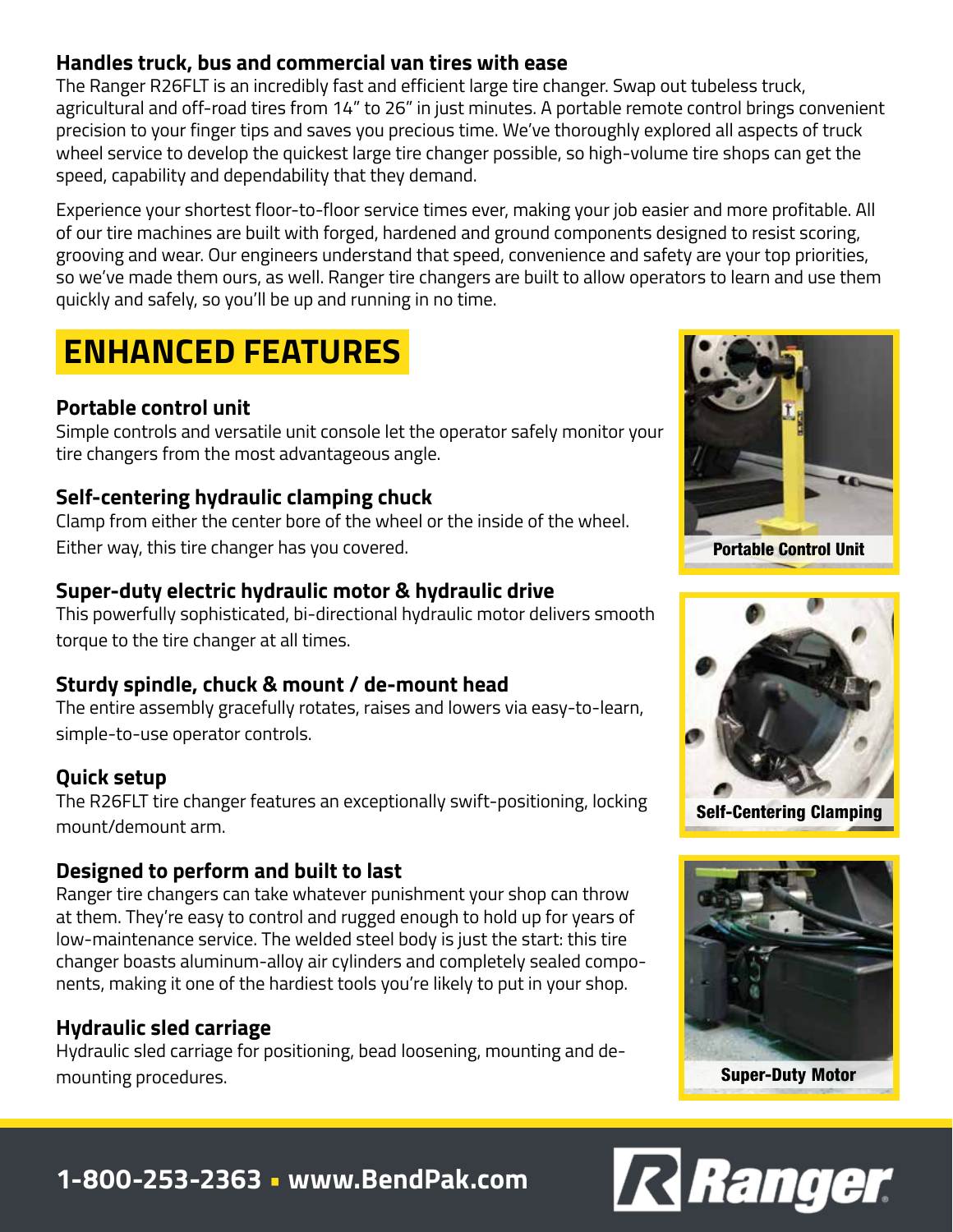

Powerful Bead Breaker



**One piece**

Tire changers with single-piece frames offer superior rigidity over time.

#### **Safe and easy to use**

It's simple: our sensible ergonomic design means easier operation for you and your technicians.

#### **Powerful bead breaker**

Quick set-up and a powerful stainless steel air cylinder provide plenty of tire-busting power. Combine that with our durable bead breaker blade, and you've got the capability to service virtually anything that rolls into your shop.

#### **Massive chuck spindles**

Huge spindle to handle the heaviest loads.

#### **Built-in sturdiness**

Sturdy spindle, chuck and mount / demount head hydraulically rotates, raises and lowers with simple operator controls.

#### **A gentle touch**

Very gentle on over-the-road tires and tubeless tires mounted on aluminum wheels.

## **STANDARD ACCESSORIES OPTIONAL ACCESSORY**

- Tire lubrication
- Funnel
- Large bead tool
- Small bead tool
- Rotary valve O-rings
- Fuses
- Wheel clamp
- Lever grease gun

• Tire Iron / Bead Lifting Tool SKU# 5400110



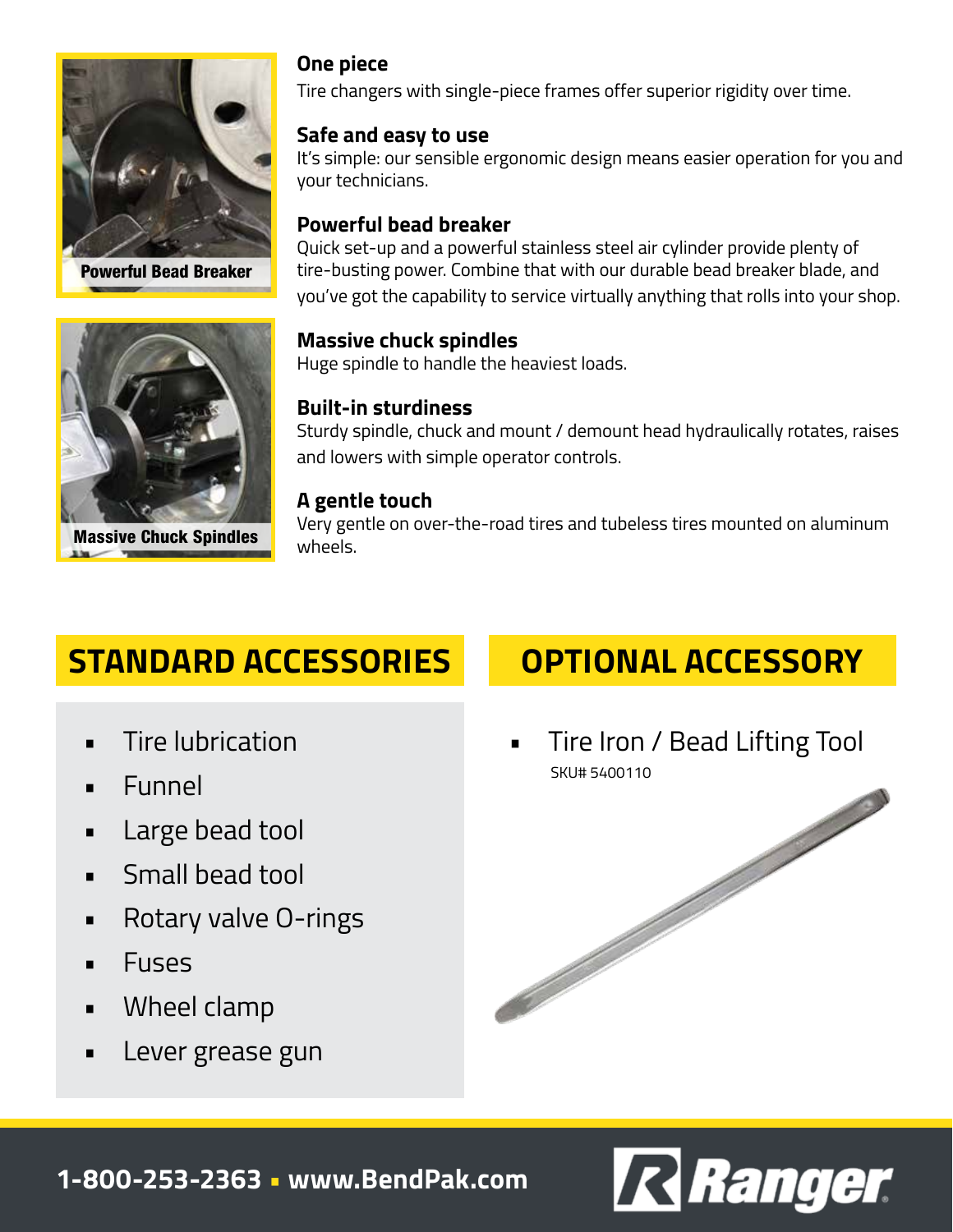## **THE ULTIMATE TRUCK TIRE CHANGER**